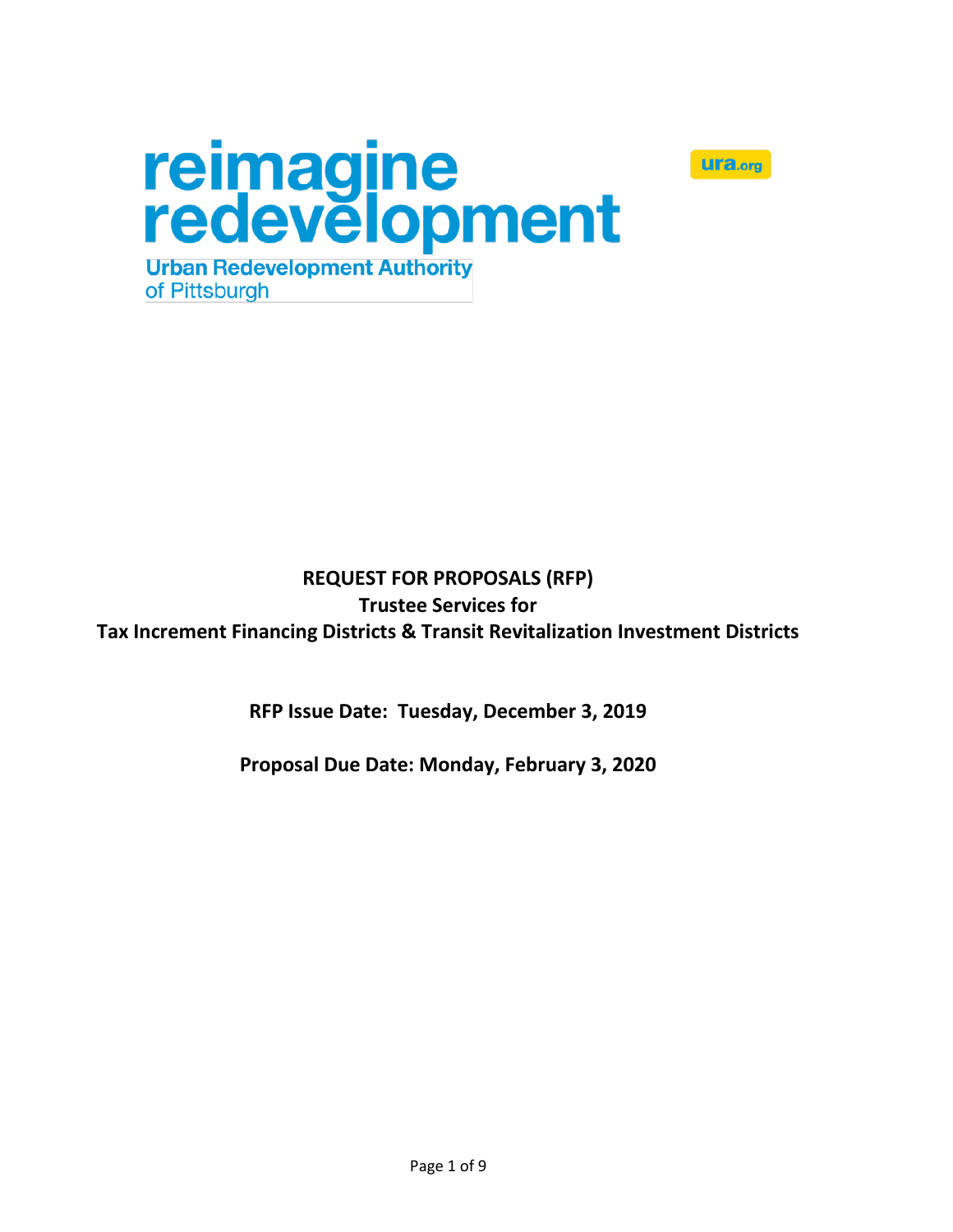#### **URBAN REDEVELOPMENT AUTHORITY OF PITTSBURGH REQUEST FOR PROPOSALS (RFP) Trustee Services for Tax Increment Financing Districts & Transit Revitalization Investment Districts**

#### **I. SUMMARY**

The Urban Redevelopment Authority of Pittsburgh (URA) is inviting firms to submit a proposal to serve as the Trustee for its current and future activities involving collection of dedicated tax revenue and servicing of debt for Tax Increment Financings (TIFs), Transit Revitalization Investment Districts (TRID), Parking Tax Diversions (PTDs), and the Greater Hill Reinvestment Funds (as outlined in the attached documents related to the Lower Hill LERTA).

- A TIF is created pursuant to Cooperation Agreements with the local Taxing Bodies. The Cooperation Agreement allows a certain portion of real estate and parking taxes generated within a designated district to be directed to a Trustee's account to pay debt service on URA project-related debt. A portion of these taxes is forwarded to the respective taxing bodies; the remainder is used to service URA project-related debt.
- A Transit Revitalization Investment District (TRID) is a similar concept with the debt related to public transit and related improvements. The first established TRID District is in East Liberty (ELTRID) with more expected to follow.
- The Parking Tax Diversions (PTD) program relates specifically to diversion of City incremental parking taxes.
- As part of the Lower Hill LERTA financing structure, the concept of a Greater Hill Reinvestment Fund (Reinvestment Fund) was established in order to generate revenue for implementing the goals, objectives, strategies and process outlined in the Community Collaboration and Implementation Plan (CCIP). The activity and purpose of the Reinvestment Fund shall be to attract investing in, or providing financing, for development projects and funding other community needs on the 28-acre site (as defined in the CCIP) and elsewhere in the Greater Hill District Geographic Area. On a yearly basis, all property owners on the site are required to contribute half of the abated real estate taxes on buildings to the Greater Hill District Reinvestment Fund. The Reinvestment Fund will be a segregated, restricted account held by the Trustee. Monies in the Reinvestment Fund may be expended for administration of the CCIP; activities and efforts of the CCIP and the Greater Hill District neighborhoods; and project development with the Greater Hill District. Details of the Reinvestment Fund can be found in the Greater Hill District Neighborhood Reinvestment Fund Policies and Procedures.

As development agent for the City of Pittsburgh (City), the URA currently has 10 active TIF Plans and eight active Parking Tax Diversions encompassing 13 projects with approximately \$42 million in debt. To service these, approximately \$6 million in real estate and parking taxes are deposited with the Trustee annually. From ELTRID, approximately \$3.3 million in taxes are deposited annually and \$13.2 million in debt related to the East Liberty Transit Center is serviced.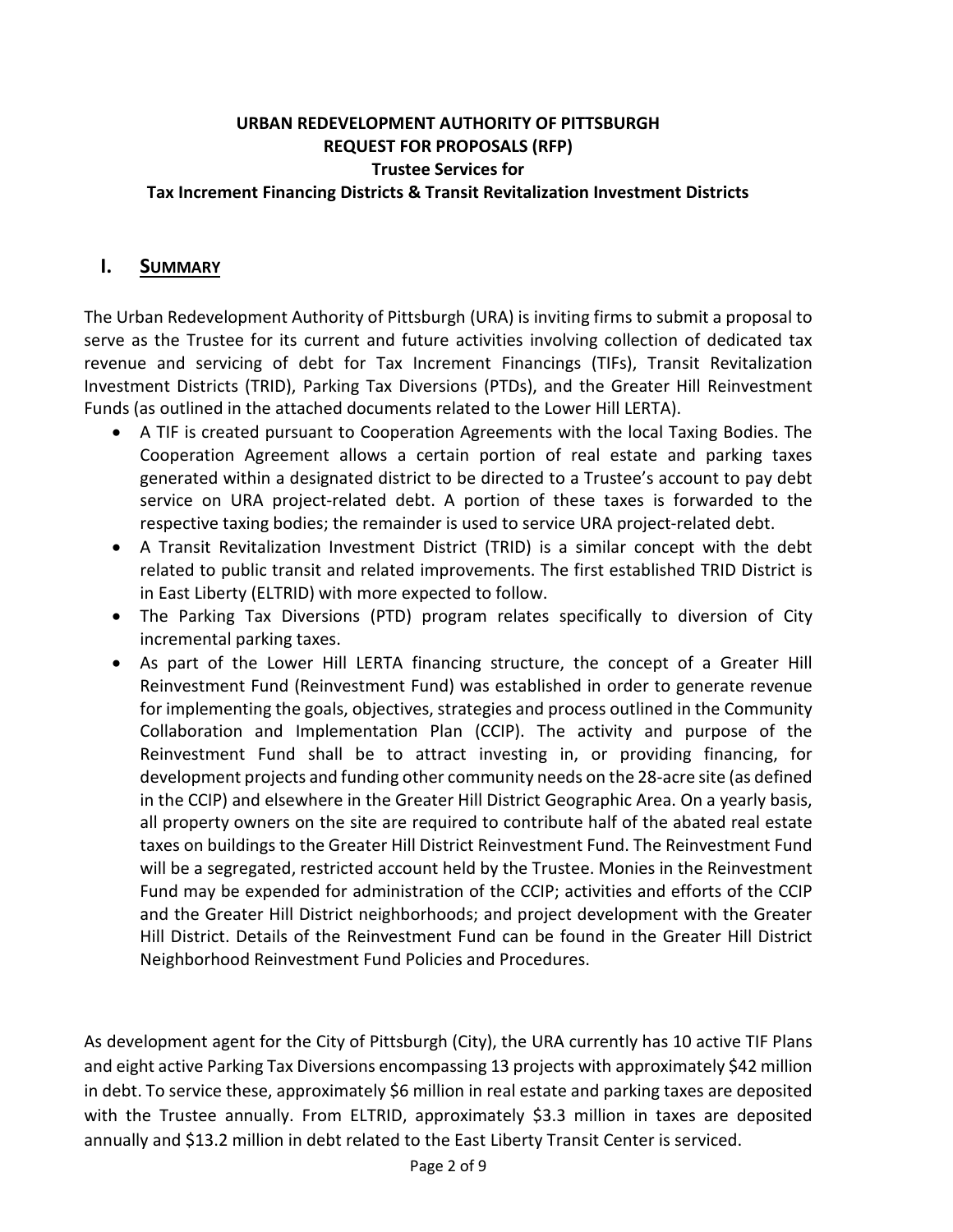## **II. AUTHORIZED ACTIVITIES**

The URA is a public body and a body corporate and politic exercising public powers of the Commonwealth of Pennsylvania as an agency thereof, organized under the Urban Redevelopment Law (P.L. 991, approved May 24, 1945, as amended), of the Commonwealth of Pennsylvania. Currently, the URA has been approved to undertake Tax Increment Financing Plans for the financing of certain improvements within the City of Pittsburgh all in accordance with the requirements of the Tax Increment Financing Act (P.L. 465, approved, July 11, 1990, 53 P.S. 6930.1 *et seq.*, as amended). The number of tax diversion deals may vary from time to time as existing Districts expire or are terminated and new ones are established.

The City, Allegheny County (County) and the Pittsburgh School District (Taxing Bodies) constitute all of the taxing authorities that levy property taxes within TIF Districts. Pursuant to specific Cooperation Agreements regarding the respective tax diversion, (see Exhibit 2) the Taxing Bodies pledged certain portions of the incremental real estate tax revenue resulting from increases in property values as a result of redevelopment within the TIF District. In some TIF Districts, the City has pledged certain portions of incremental parking tax revenue. In each case, this revenue is used to pay all, or a portion of, the costs associated with the specific project, to reimburse the URA for the financing, and/or to pay any future debt installments that may be required. The URA is compensated for its administration of TIF, TRID, and PTD activities by administrative fees as determined by the Cooperation Agreements either from set asides of the revenue collected or paid directly by the property owner(s).

The process outlined for TIF Districts above is the same for a TRID in that the Taxing Bodies pledge a certain portion of the incremental real estate tax revenue and potentially a portion of the parking tax revenue.

#### **III. MINIMUM PAYMENT AGREEMENTS**

Certain TIF Districts require property owners to enter into Minimum Payment Agreements wherein the owner agrees to make an additional payment should the assessment on his\her property be such that the taxes owed fall below a certain agreed upon minimum. The purpose of these agreements is to assure a minimum revenue stream to service TIF related debt. Currently, there are 12 Minimum Payment Agreements in effect. These are listed in Exhibit 5. The selected firm will be required to:

- Compare the billed tax increment to the minimum payment requirement;
- Determine when a minimum payment is required;
- Bill accordingly; and
- Collect and deposit into the appropriate funds shown below.

#### **IV. ESTABLISHMENT OF FUNDS**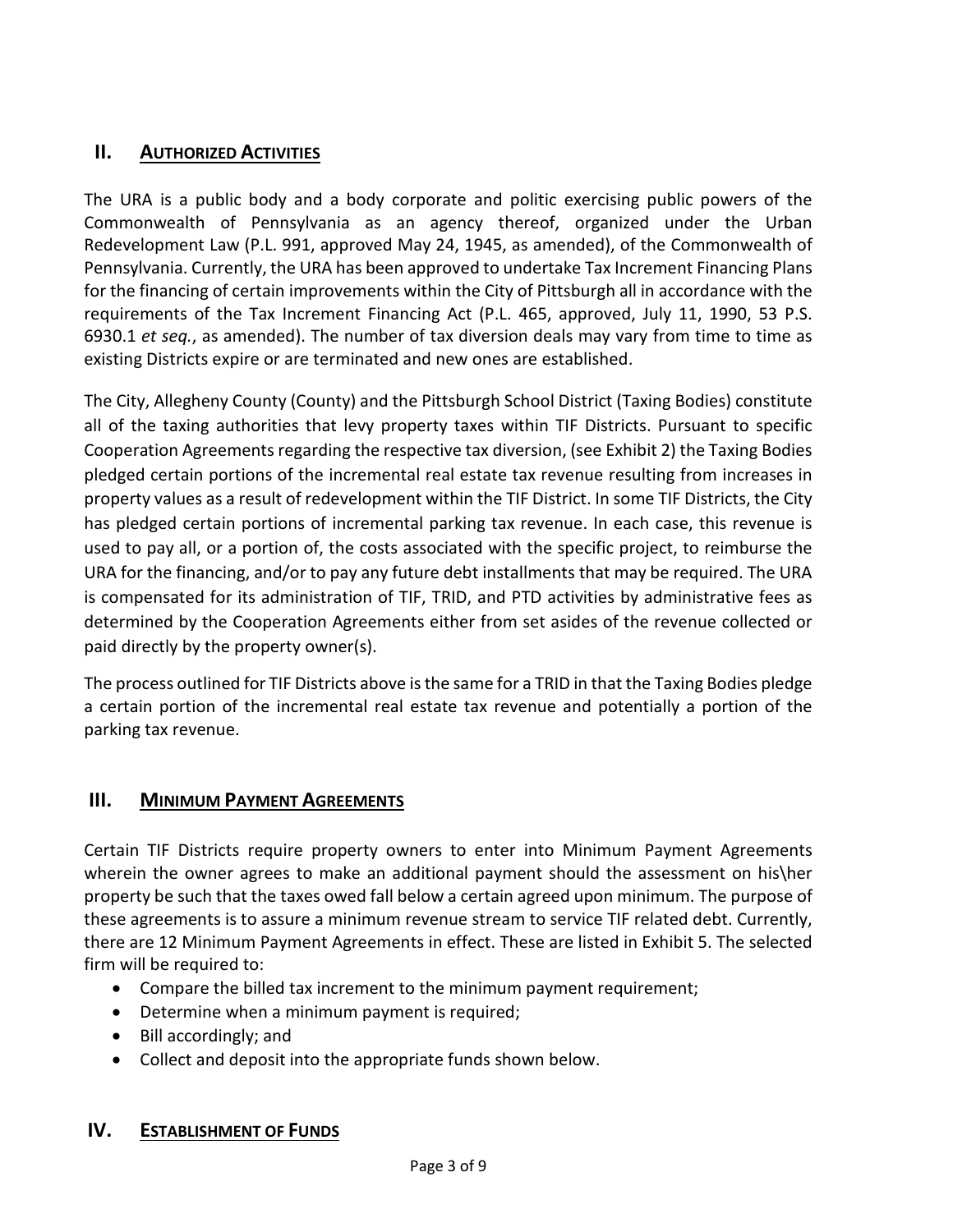Pursuant to all current Cooperation Agreements by and among the URA, City, County and School District as referenced herein and future Cooperation Agreements to be executed with the creation of each new TIF, TRID, and PTD District, there is to be created for each TIF, PTD or TRID, and held at your firm, a County Real Estate Tax Fund, a City/School District Tax Fund, and if applicable, the City Parking Tax Fund. The purpose of these funds is to receive pledged tax revenues and minimum payments, credit the applicable percentage of these revenues to the appropriate TIF funds and disburse any applicable amounts to the Taxing Bodies as required.

## A. County Tax Fund

For the applicable Pledged Parcels listed in the Cooperation Agreements, the County will mail tax bills/statements and direct taxpayers to make payment to the order of the County Treasurer and returned to your firm for deposit to the County Tax Funds.

B. City\School District Tax Fund

For the applicable Pledged Parcels listed in the Cooperation Agreements, the City will mail tax bills/statements and direct tax payers to make payment to the order of the City Treasurer and returned to your firm for deposit to the City\School District Tax Funds.

C. City Parking Tax Fund

For the applicable Pledged Parcels in the Cooperation Agreements containing parking facilities, its owner\operator prepares monthly statements of revenues (see sample in Exhibit 4) for use in calculating parking tax liability. These statements will direct payment made to the order of the City Treasurer and be returned to the selected firm for deposit to the Parking Tax Funds.

The selected firm shall disburse base taxes and percentage of increment collected in each Fund to the respective Taxing Bodies within 10 business days of receipt in accordance with the respective TIF and TRID Plans and Cooperation Agreements.

## **V. SCOPE OF SERVICES**

For all current and future TIF, TRID, PTD and related Financings and the Reinvestment Fund:

- A. Acts as the designated Depository for all related County, City, School District, and Parking tax receipts associated with current and future URA TIF, TRID and PTDs;
- B. Completes calculations for allocation of base, pledged and unpledged TIF amounts based on the individual TIF, TRID, PTD Plans, and Reinvestment Fund upon receipt of all tax payments (see Exhibit 3) (consideration will be given for alternative methods of making calculations);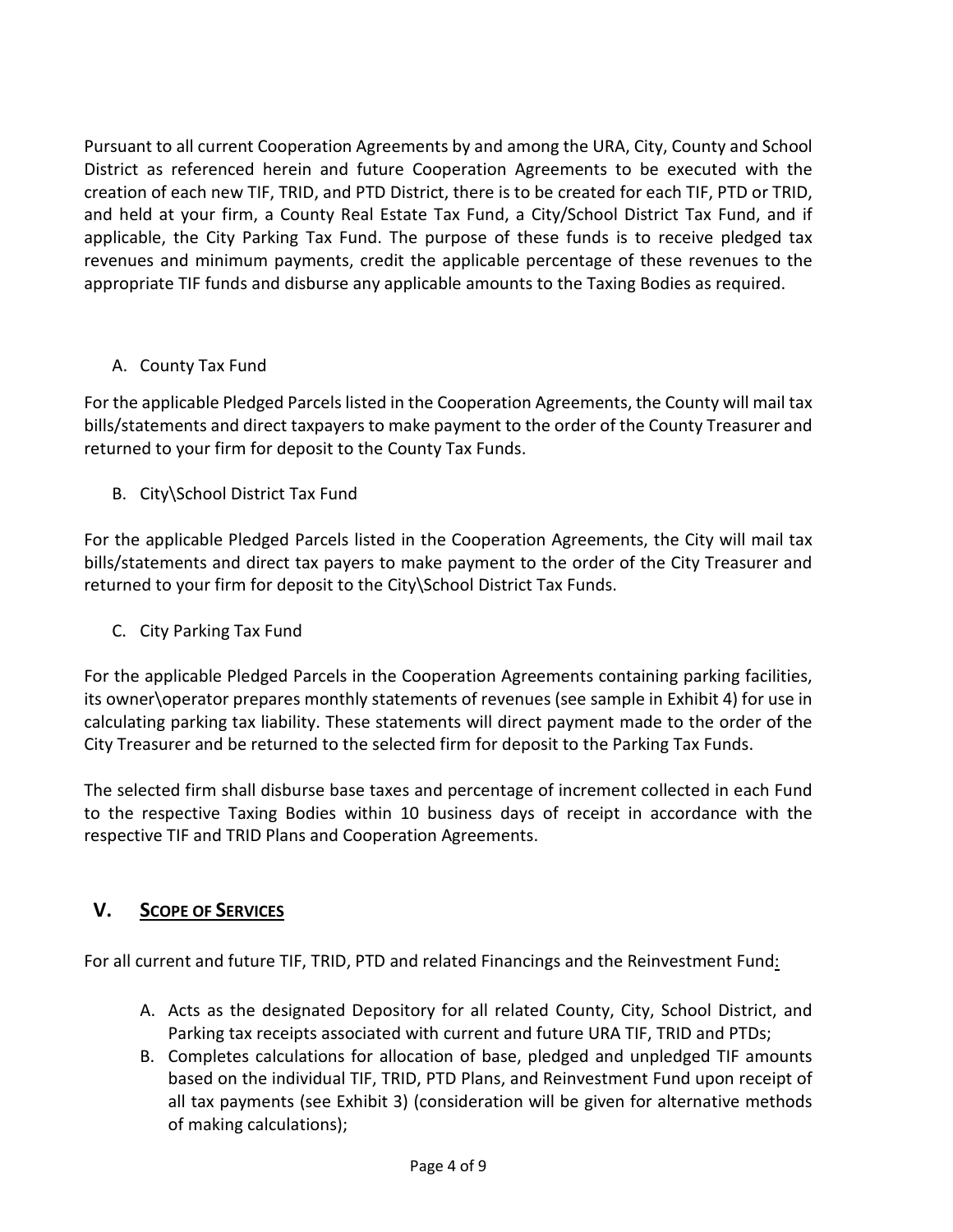- C. Disburses pledged shares to appropriate interest-bearing accounts based on Cooperation Agreements; Disburses base and unpledged shares to the Taxing Bodies;
- D. Deposits and invests pledged increment for debt service payments according to URA instructions;
- E. Makes debt services payments on various financings as required by closing documents based on the Amortization Tables where applicable (See Exhibit 1 for current financings that require debt service payments);
- F. Provides monthly, quarterly and annual reports for all activities for each debt instrument and Trust Account as required;
- G. Invoices for additional payments and annual fees as needed pursuant to Minimum Payments Agreements;
- H. Provides payments as approved by the URA from the revenue accounts;
- I. Provides an Annual Cumulative Master Report on actual tax payments and pledged increment per year;
- J. Refunds developers if Minimum Payment Agreement additional payment is received before all tax payments are received or a surplus exists;
- K. Posts account activity and reports to an electronic file, and provides authorized URA staff with read only access; and
- L. Performs other services as required.

### **VI. PROPOSAL REQUIREMENTS**

#### General Requirements for Submission of Proposals

For a firm to be considered, one (1) electronic copy (preferably PDF) of the Technical Proposal must be received by the URA by **12 noon on Monday, February 3, 2020**. Note that the proposal should follow the order set forth in this section.

#### Preliminary Section

- 1. Title Page include the firm's name, contact person, and contact information for the firm
- 2. Table of Contents
- 3. Transmittal Letter include the following:
	- a. A signed statement regarding the proposer's understanding of the work to be done and willingness to enter into a three (3) year contract
	- b. A statement why the firm believes itself to be best qualified
	- c. A statement on any real or perceived conflicts that may prevent you from serving the URA for the proposed transaction
	- d. An affirmative statement indicating that the firm is not delinquent in any taxes due to the City
	- e. An irrevocable offer for 60 days
- 4. Documentation of your Community Revitalization Act (CRA) activities
- 5. Client references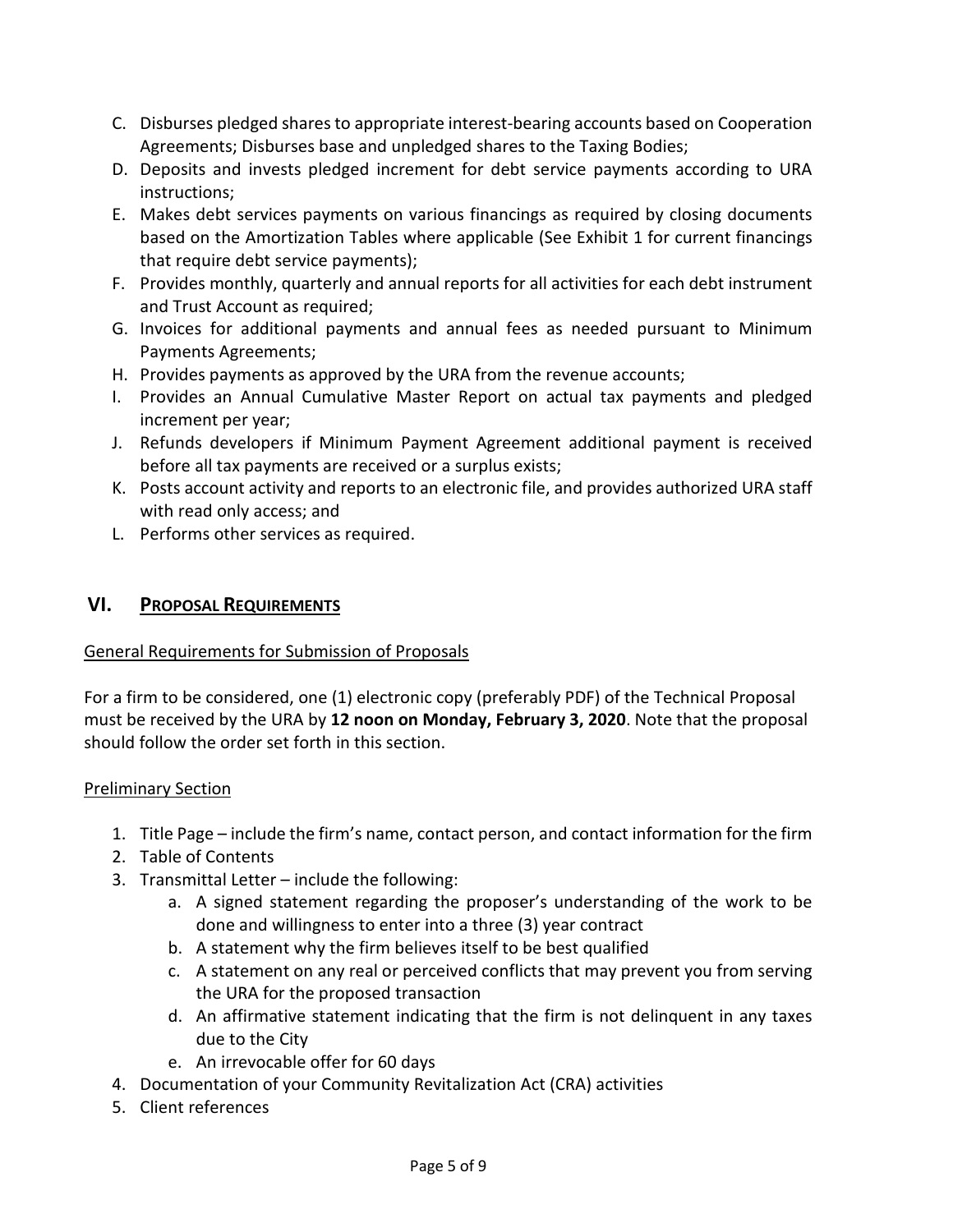### Technical Proposal

The proposal should demonstrate the qualifications of the firm and the particular staff (partner, manager and seniors) to be assigned to this engagement. The technical proposal should address all points outlined in the RFP. The proposal should be prepared simply and economically, providing a straightforward, concise description of the proposer's capabilities to satisfy the requirements of the request for proposals. While additional data may be presented, the following subjects must be included; as they represent the criteria against which the proposal will be evaluated.

#### 1. Firm Qualifications and Experience

The proposal should state the size of the firm and local office (if applicable), and the number and nature of the professional staff to be employed in this engagement on a fulltime basis and if applicable, staff to be employed on a part-time basis. Please provide documentation of any bonding requirements and ACT 72 Collateral. Additionally, please provide any software that will be used to service the tax diversions accurately and efficiently.

### 2. Partner, Supervisory and Staff Qualifications and Experience

The firm should identify the principal supervisory and management staff, including engagement partners, managers, other supervisors and specialists, who would be assigned to the engagement.

### 3. Similar Engagements with Other Government Entities List the most significant engagements performed in the last five (5) years that are similar to the engagement described in this RFP.

#### 4. Minority and Women-Owned Business Enterprise Participation and Subcontracting

The URA has a long history of diversity and inclusion within all its programs and other activities. The URA encourages the full participation of minority and women business owners and professionals in this effort. The URA requires that all respondents demonstrate a good faith effort to obtain minority and women-owned business enterprise participation (MWBE) in work performed in connection with URA initiatives. The URA acknowledges and adheres to the City of Pittsburgh's goal of 18 percent (18%) minority and 7 percent (7%) women participation. In the form of a brief narrative, state as succinctly as possible your firm's efforts to provide opportunities for MWBE firms. MWBE participation can be satisfied by:

- a. Ownership/Partnership of firm;
- b. Employment levels of minorities and/or women in the firm;
- c. Use of minorities and/or women on the URA engagement;
- d. Firm's use of minority or women-owned businesses as vendors for legal, printing, office supplies, travel, etc.; and/or
- e. Subcontracting with firms owned and controlled by minorities and/or women. If this is to be done, that fact, and the name of the proposed subcontracting firms, must be clearly identified in the proposal.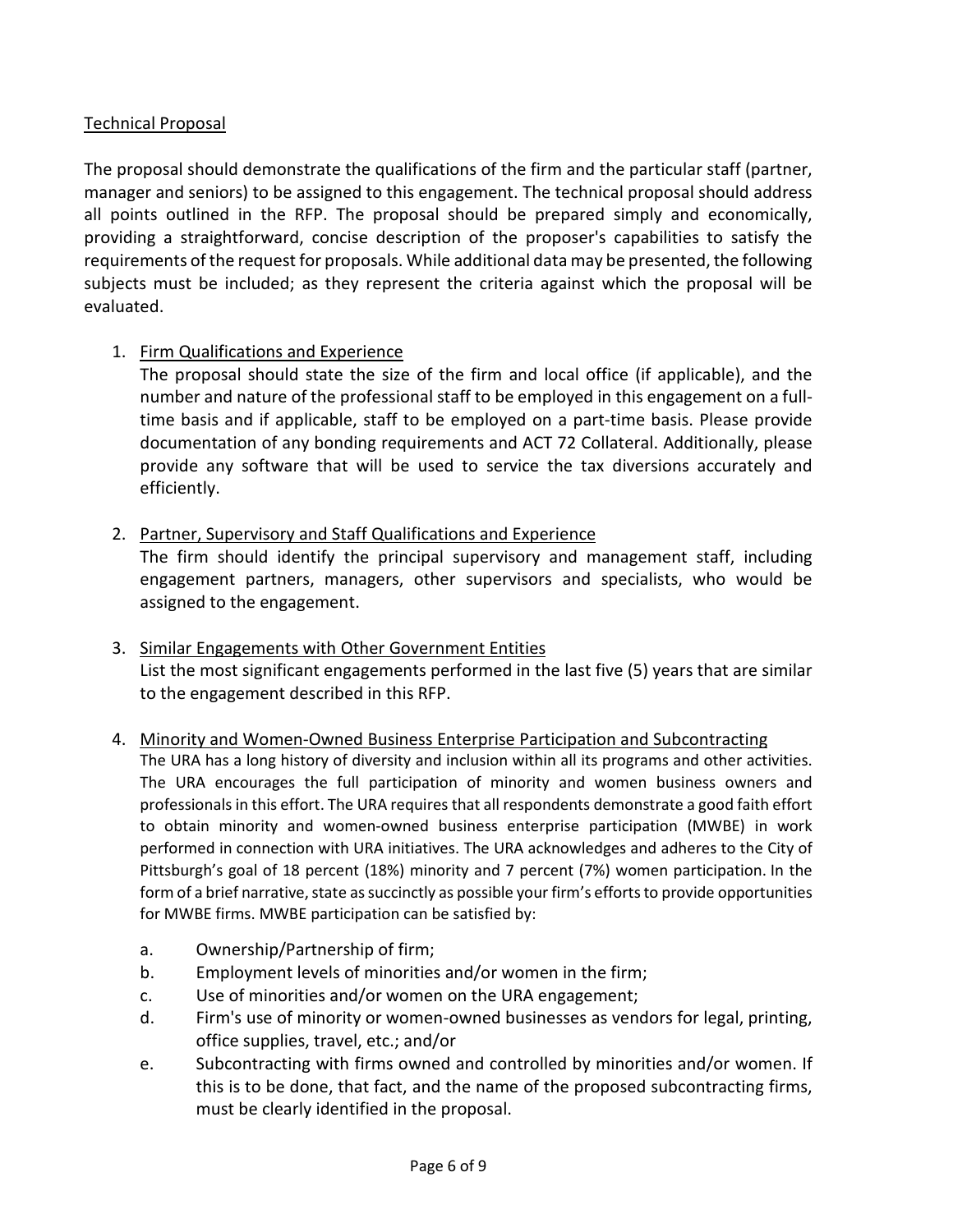Please provide breakdowns for (a) through (d) above and plans, if any, for subcontracting to minority and women-owned firms.

### PRICING

The URA requests pricing on a per TIF, per TRID, per PTD basis according to the number of parcels on each respective district and debt to be serviced with the sum of the total shown. (Refer to Exhibit 1). Such total will be used by the URA as the basis for selection. The URA will not accept proposals which do not include pricing for all current TIFs, TRIDs and PTDs. Asthe number of TIFs, TRIDs and PTDs Districts will change depending on agreements, and the number of parcels in each and the debt to be serviced will also change over the term of the servicing agreement, the URA is seeking proposals which include a statement to the effect that the pricing for additional TIFs, TRIDs and PTDs will be consistent to similar sized current TIFs, TRIDs and PTDs.

## **VII. EVALUATION CRITERIA**

Proposals will be evaluated by the URA's Internal TIF Committee headed by the executive director and will use three (3) sets of criteria. Firms meeting the General Requirements will have their proposals evaluated and scored for Technical Qualifications; those firms with acceptable scores for technical qualifications will then have their pricing reviewed and evaluated.

The following represent the principal selection criteria which will be considered during the evaluation process:

- 1. Technical Qualifications (Maximum Total Points 75)
	- a. Expertise and Experience (Maximum Points 45)
		- i. The firm's past experience and performance on comparable government engagements; and
		- ii. The quality of the firm's professional personnel to be assigned to the engagement and the quality of the firm's management support personnel to be available for technical consultation
	- b. MWBE Participation (Maximum Points 10)
	- c. Office located in the City of Pittsburgh (Maximum Points  $-10$ )
	- d. Community Reinvestment results, 2016 through 2018 (Maximum Points 10)
- 2. Pricing (Maximum Points 25)

## **VIII. OTHER KEY POINTS**

#### **SCHEDULE**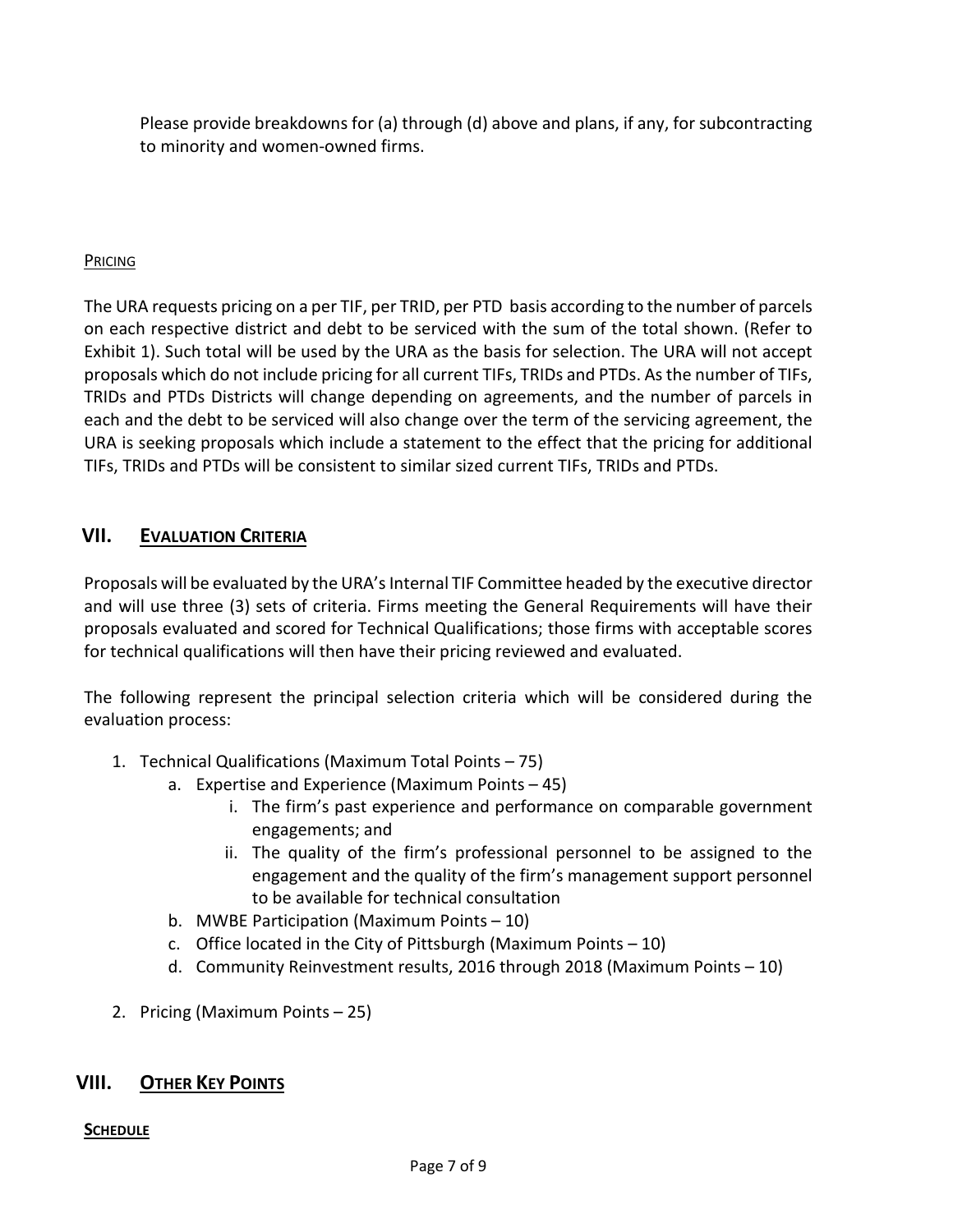| RFP Issued             | Tuesday, December 3, 2019           |
|------------------------|-------------------------------------|
| Q&A Session            | Tuesday, January 28, 2020           |
| Proposals due          | 12 noon on Monday, February 3, 2020 |
| Selection by URA Board | Thursday, March 12, 2020            |

#### **PROPOSALS TO BE SUBMITTED ELECTRONICALLY TO**:

Hala Nuemah Finance Department Urban Redevelopment Authority of Pittsburgh 412 Blvd of the Allies, 9<sup>th</sup> Floor Pittsburgh, PA 15219 Email: [hnuemah@ura.org](mailto:hnuemah@ura.org)

Should you have any questions, comments or wish to receive a copy of any addenda, please contact Ms. Nuemah at the above e-mail address, or by phone at 412.255.6638.

#### **QUESTION AND ANSWER SESSION**:

An optional Question and Answer Session will be held on Tuesday, January 28, 2020 at the lower level conference room of the URA, 412 Boulevard of the Allies, Pittsburgh, PA 15219. Time of session will be posted on our website prior to this date.

#### **ACCEPTANCE AND RIGHT TO REJECT PROPOSALS**

Submission of a proposal indicates acceptance by the firm of the conditions contained in this RFP unless clearly and specifically noted in the proposal submitted and confirmed in the contract between the URA and the firm selected.

The URA reserves the right to reject any or all proposals submitted. The URA further reserves the right to retain all proposals submitted and to use any ideas in a proposal regardless of whether that proposal is selected. Submission of a proposal indicates acceptance by the firm of the conditions contained in this request for proposals, unless clearly and specifically noted in the proposal submitted and confirmed in the contract between the URA and the firm selected.

There is no expressed or implied obligation for the URA to reimburse firms for any expenses incurred in preparing proposals in response to this request.

#### **IX. LIST OF EXHIBITS**

#### **The following List of Exhibits is for informational purposes only. It is anticipated that the selected firm will work with the URA Internal TIF Committee to restructure and simplify.**